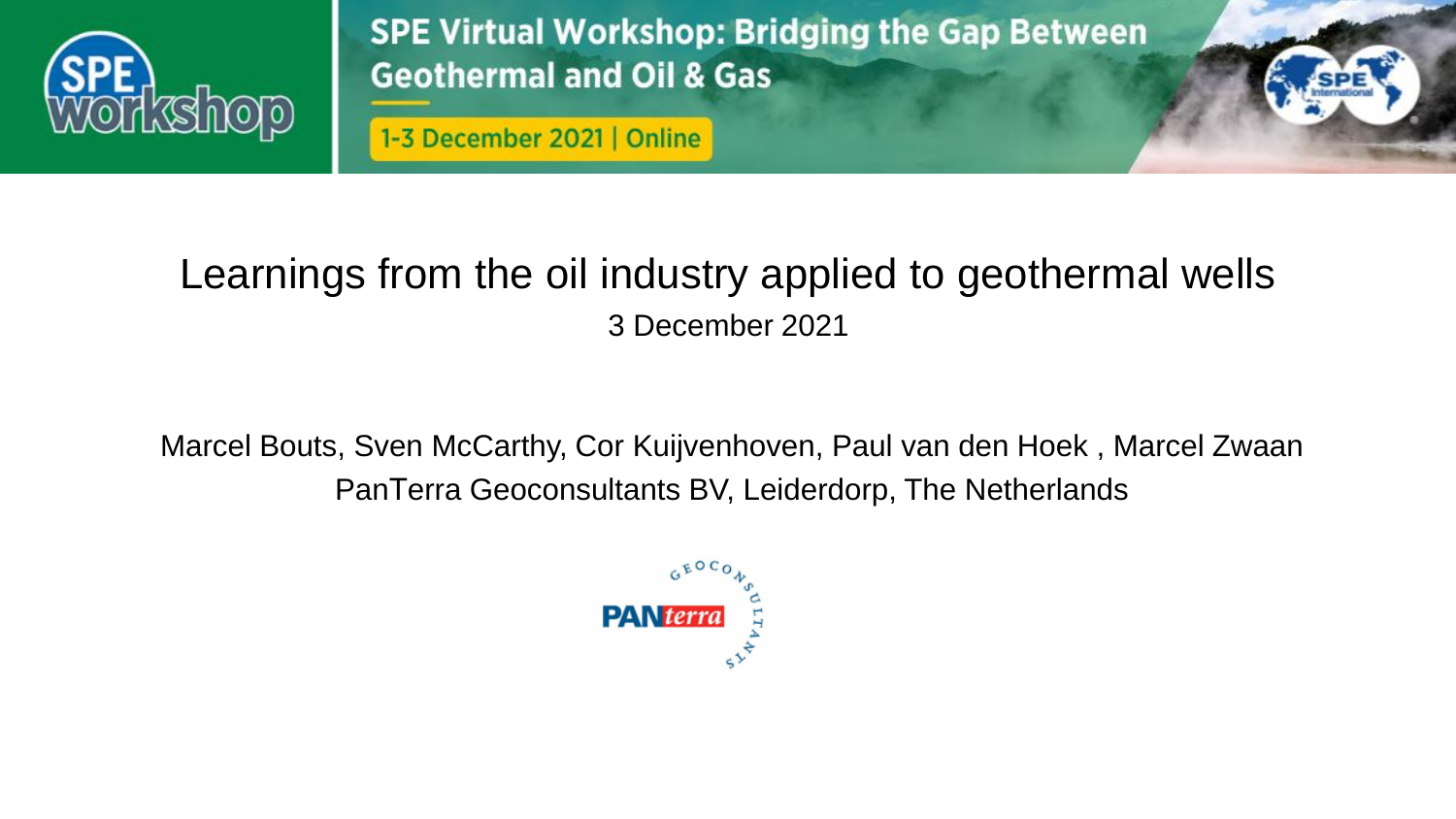

1-3 December 2021 | Online

## **The Geothermal Well Production System**

#### **Low enthalpy geothermal systems**:

- Doublet (producer & Injector) provide heat to greenhouses and heat networks
- Large throughput of water: 50,000 bpd per well, requiring big ESP's
- Water contains CO2: corrosive
- Designs not always catered for sand production
- Injectivity decline due to impairment

\*) Electrical Submersible Pump





2

Paper # • Learnings from the oil industry applied to geothermal wells • Marcel Bouts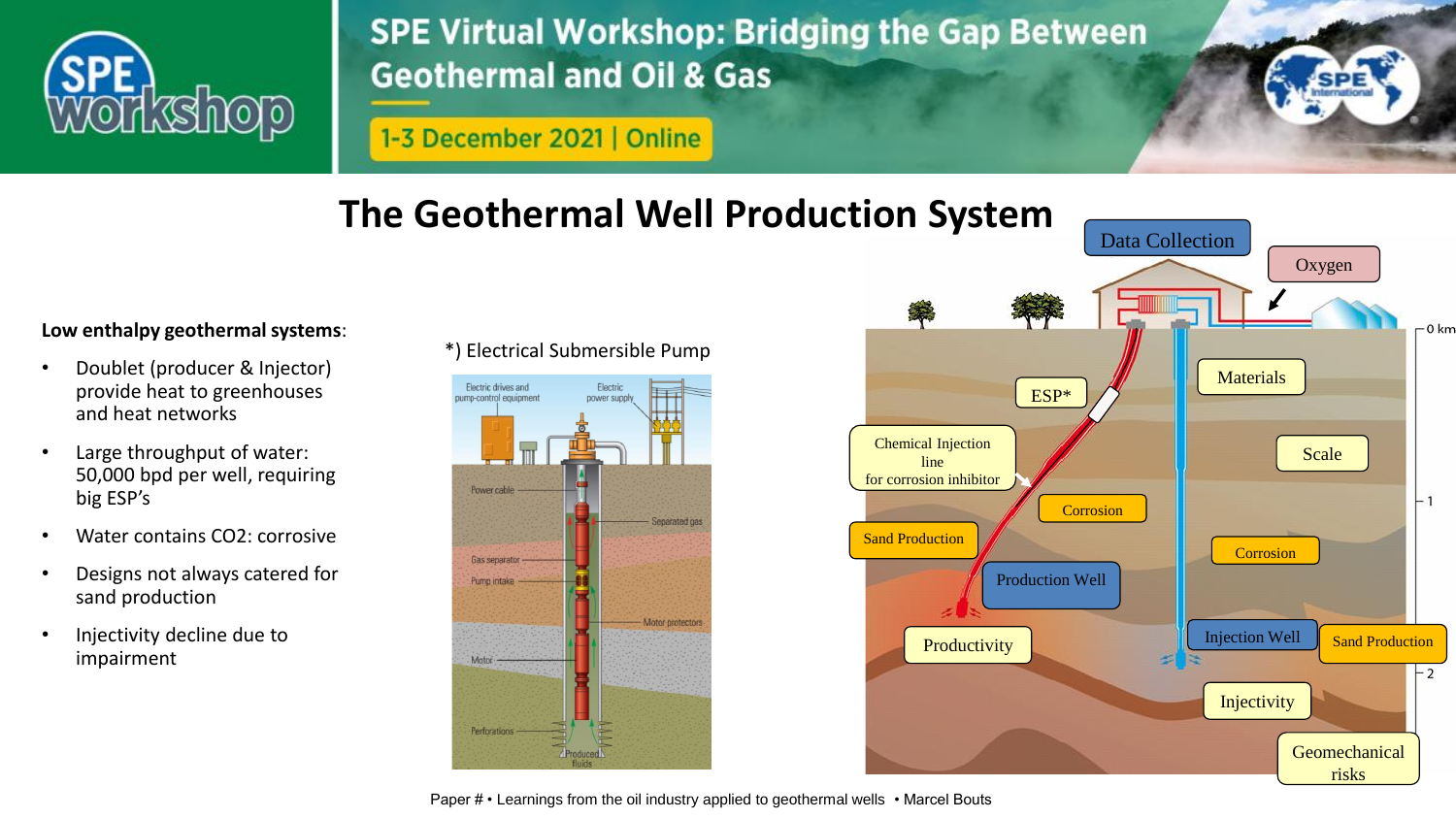

1-3 December 2021 | Online



### **Causes of water injectors to fail**

High rate water injectors present challenges such as :

- Frequent start/stops
- Crossflow,
- Backflow
- Water hammer due to rapid shut-ins which lead to fines building up inside the sand screen/liner completion and impaired injectivity.
- Within 2-3 hrs shutdowns start-ups to 300m3/hr: resulting in sand production
- Adjust SU/SD procedures may avoid this



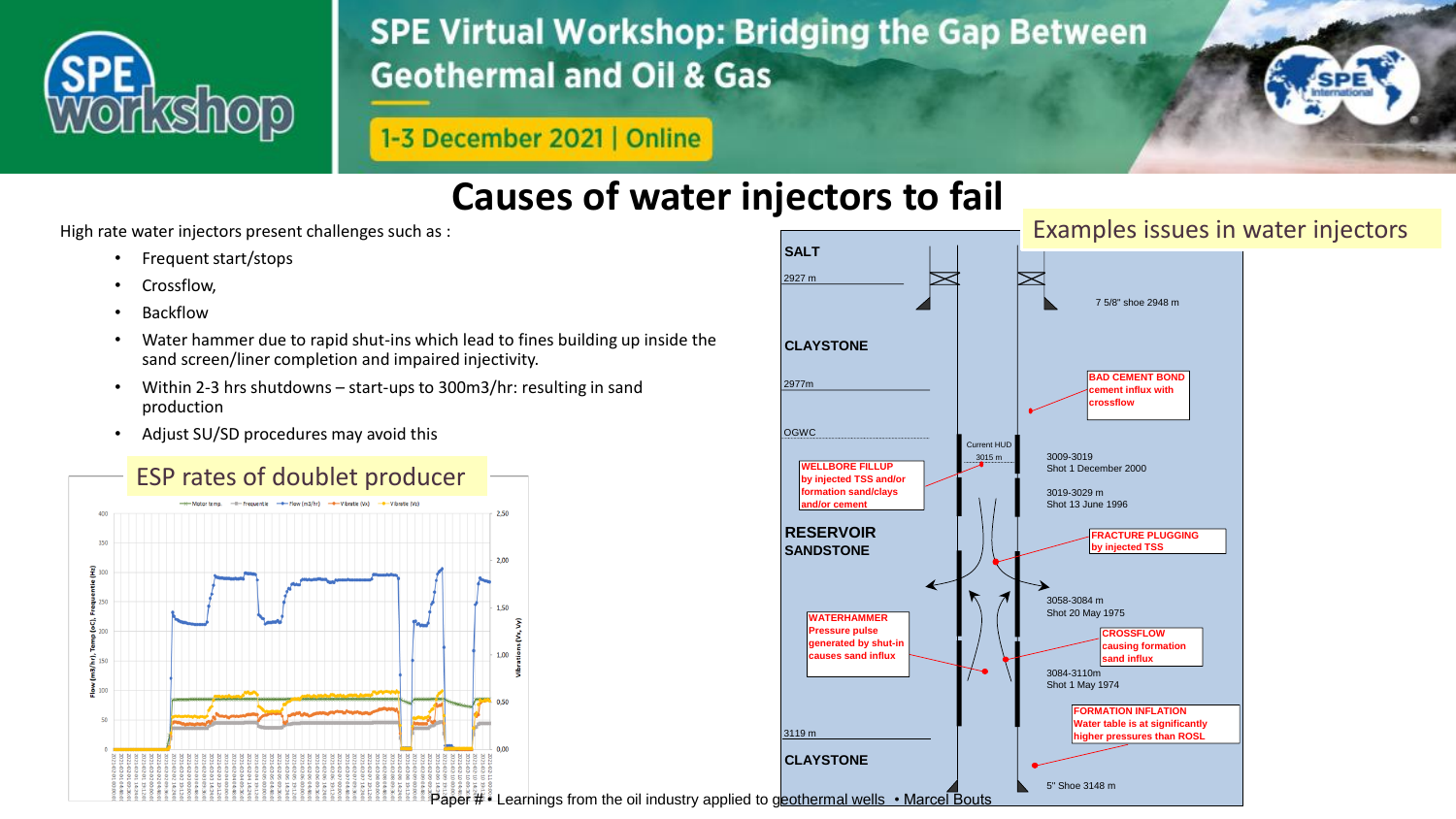

1-3 December 2021 | Online

# **Injectivity decline example**

Injection monitoring:

- Construct "Hall plots"
- Injectivity was declining to level that required rates could not reached anymore
- Injectivity index declined from 11.3 to 8.5 m3/hr/bar (ini. 20) with skin of 3



samples:

4

- Contains Iron (Fe) and Lead (Pb<sup>210</sup>)
- Fe from corrosion an  $Pb^{2+}$  is present in reservoir water
- Electrochemical reactions results in Pb<sup>210</sup> deposits:

### **Mitigations**

• Well cleaning by removing sand and jetting clean the completion and possible stimulation

Avoidance:

• Corrosion / Iron control

$$
CO_{2} + H_{2}O \iff H^{+}(aq) + HCO_{3}^{-}(aq)
$$
\n
$$
Fe^{0}(s) + 2H^{+} \longrightarrow Fe^{2+}(aq) + H_{2}
$$
\n
$$
Fe^{0}(s) + Pb^{2+}(aq) \longrightarrow Fe^{2+}(aq) + Pb^{210}(s)
$$
\n
$$
Fe^{0}(s) + PbCO_{3}(s) \longrightarrow FeCO_{3}(s) + Pb^{210}(s)
$$
\n(4)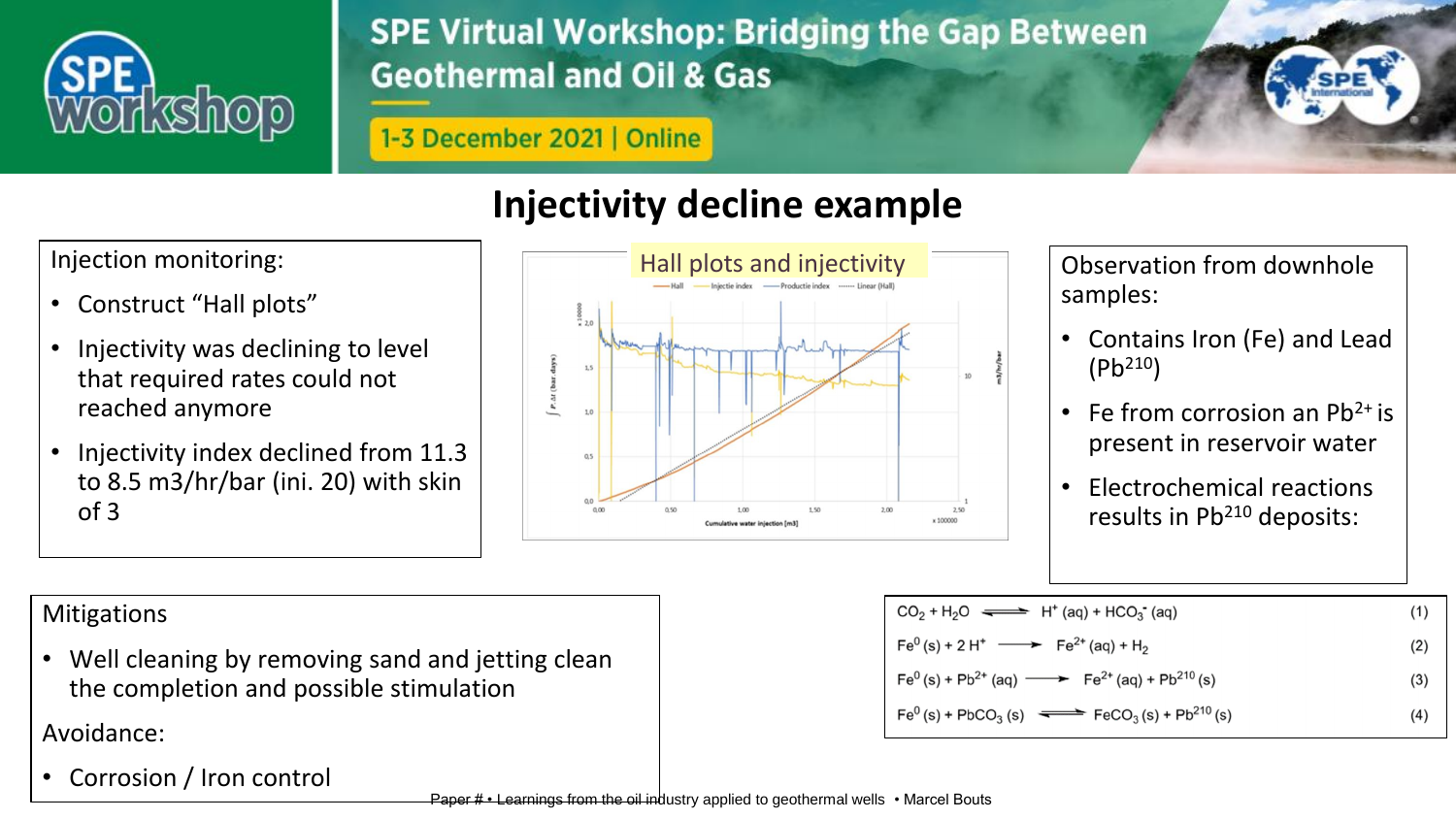

5

### 1-3 December 2021 | Online

## **Geothermal Well Design: Key To Success**